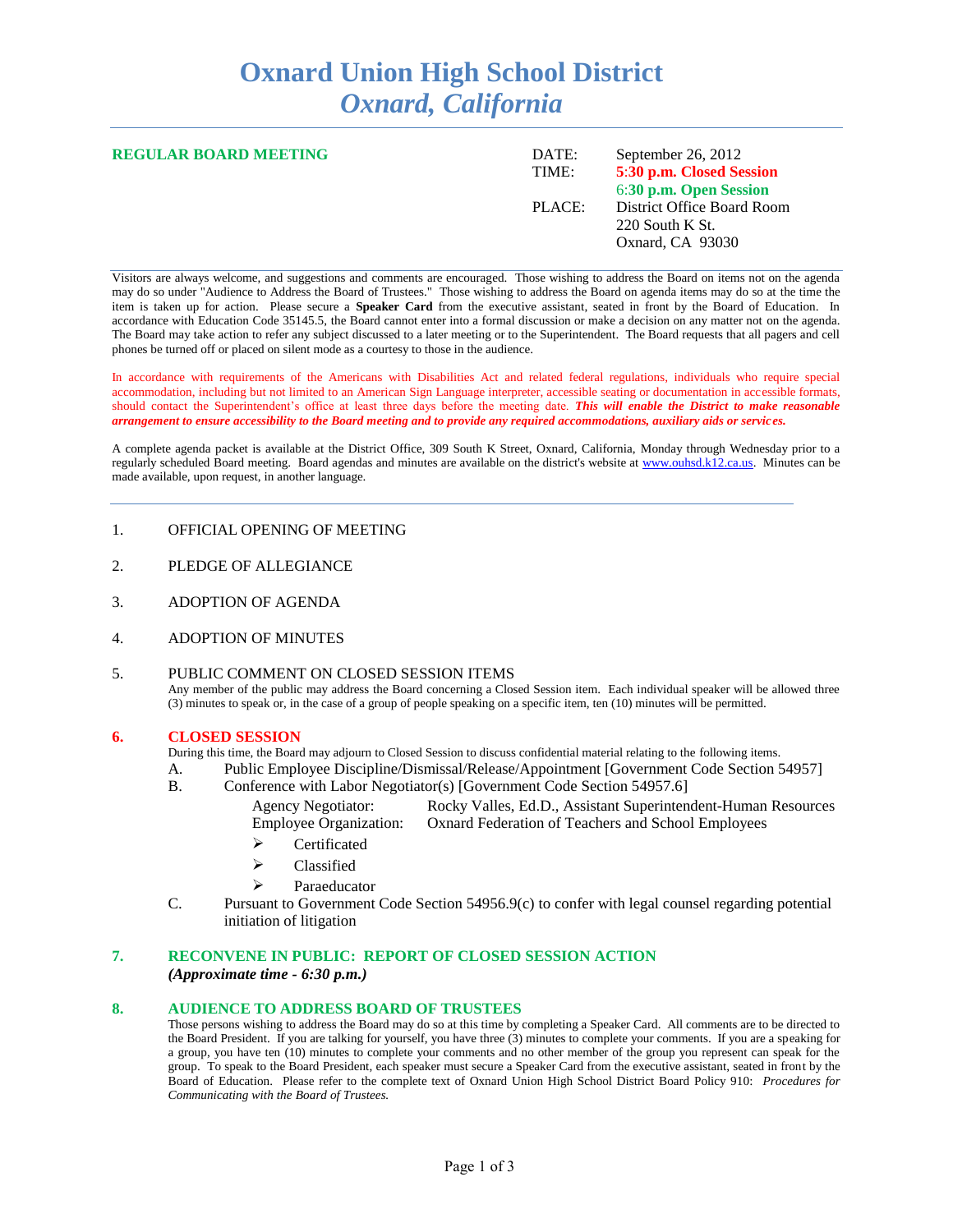Board Meeting Agenda September 26, 2012

#### **9. REPORTS TO THE BOARD**

- A. Regular Report: Stephanie Pinedo, Student Representative to the Board
- B. E-Rate and Technology Upgrade Projects Update

#### **10. SUPERINTENDENT'S REPORTS**

A. General Report: Gabe Soumakian, Ed.D., Superintendent

#### **11. CONSENT CALENDAR**

- A. Consideration of Approval of Ratification of Agreement between Oxnard Union High School District and Medical Billing Technologies, Inc. for LEA Medi-Cal Program OptiServices
- B. Consideration of Adoption of Resolution No. 12-43, Resolution for OUHSD Conflict of Interest Code
- C. Consideration of Approval of Agreement between Oxnard Union High School District and Penfield & Smith to Provide Supplemental Survey Services for New Camarillo Area High School
- D. Consideration of Approval of Notice of Completion for the Asphalt Project at Adolfo Camarillo High School and the ARC Facility at the Camarillo Airport
- E. Consideration of Approval of Change Request Purchase Order 519- Sales Order #4807-Change Order #1 to Agreement between Oxnard Union High School District and Pacific Com for the Installation of New Underground Pathways Ad Power for (2) Sets of Portable to be Fed From (1) Central Location Which Includes the Installation of a Concrete Pad to House the Exterior UPS. This Work is Part of the "Technology Upgrade Project" at Camarillo High School
- F. Consideration of Approval of Change Request Purchase Order 519- sales order #4807-Change Order #2 to Agreement between Oxnard Union High School District and Pacific Com for the Installation of (4) Additional Electrical Outlets in Room B3A. This Work is Part of the "Technology Upgrade Project" at Camarillo High School
- G. Consideration of Approval of Change Request for Purchase Order 519- Sales Order #4807-Change Order #3 to Agreement between Oxnard Union High School District and Pacific Com for the Installation of New Exterior IDF which Includes the Installation of a Concrete Pad to House the Exterior UPS. This work is part of the "Technology Upgrade Project" at Rio Mesa High School
- H. Consideration of Approval of Revision of Board Policy 3320 Claims and Actions Against The **District**
- I. Consideration of Approval of Purchase Order to Hancock, Park & DeLong Inc., for OPSC Funding Analysis and Projection of Eligibility
- J. Consideration of Approval of Contractor Prequalification Requirements, Questionnaire and Scoring System for Adolfo Camarillo and Hueneme High Schools Pools Project
- K. Consideration of Approval of Allowing Edison to Obtain a Right of Easement from Oxnard Union High School District, located at  $5<sup>th</sup>$  and K Streets to Facilitate Putting Electrical Underground
- L. Consideration of Approval of Donations, September 1 September 14, 2012
- M. Consideration of Approval of Purchase Orders and Direct Pays, August 29 September 12, 2012
- N. Consideration of Approval of Memorandum of Understanding between Oxnard Union High School District and Clinicas del Camino Real, Incorporated
- O. Consideration of Approval of the THRIVE-Truancy Habits Reduced to Increase Vital Education Program (SARB/Truancy Funding)
- P. Consideration of Approval of Memorandum of Understanding between Oxnard Union High School District and Behavioral Health Department
- Q. Consideration of Approval of Student Expulsion by Voluntary Agreement of the School Principal, the Student, and the Students' Parent/Guardian, as per Board Policy 5144, Section 22
- R. Consideration of Approval of Student Readmission from Expulsion, as per Board Policy 5144, Section 16 N
- S. Consideration of Denial of Student Readmission from Expulsion, as per Board Policy 5144, Section 16 N
- T. Consideration of Approval of Certificated and Classified Personnel